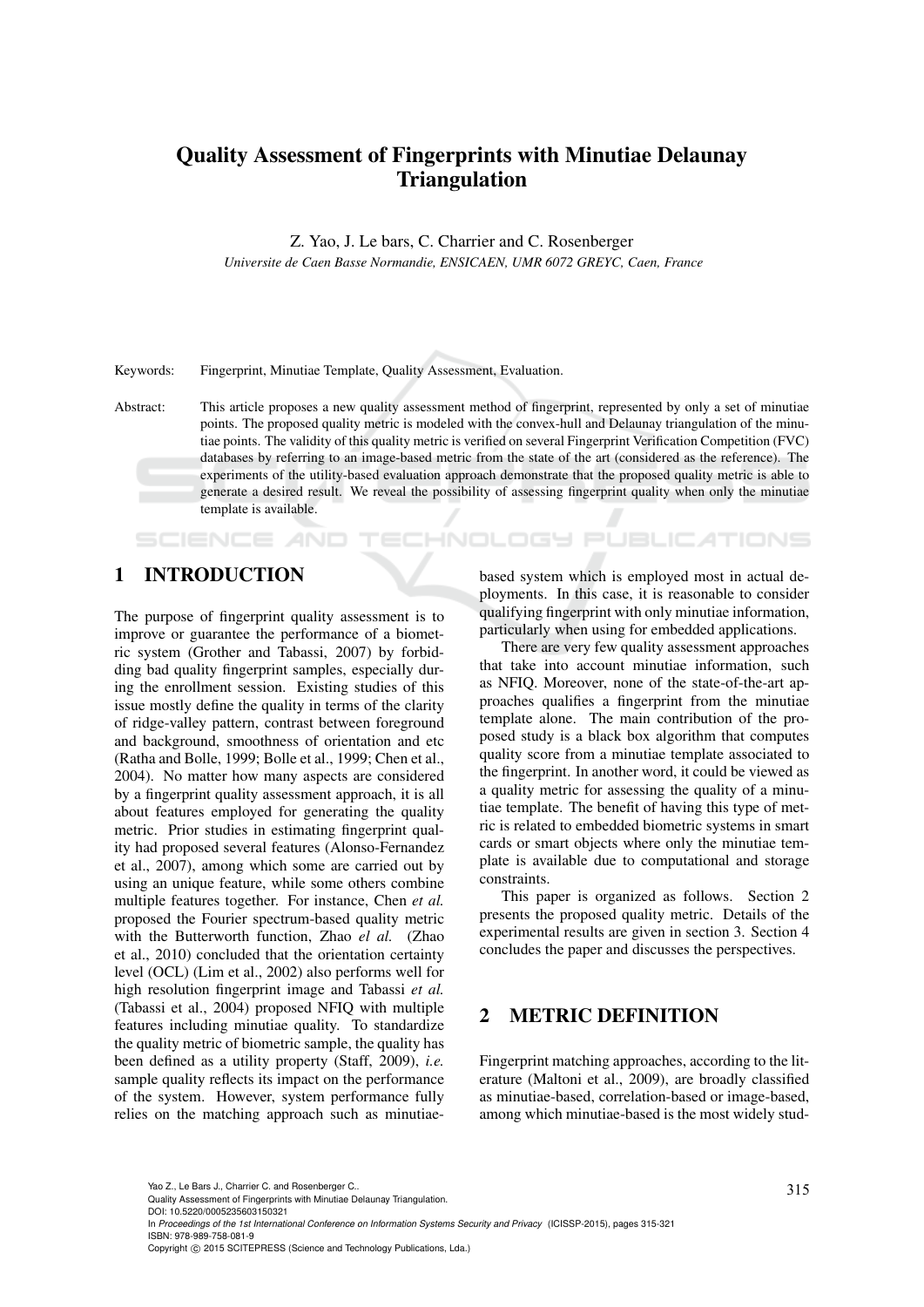ied solution. A minutiae template generally provides three kinds of information: 1) minutia location, 2) the orientation and 3) the type of minutia point (ridge ending and bifurcation), see figure 1.



Figure 1: A fingerprint and its minutiae template.

These features are sufficient to reconstruct a synthetic fingerprint from a given template (Feng and Jain, 2011) as the orientation field can be estimated. Another kind of information is the amount of detected minutiae points, which has been used as one factor (Tabassi et al., 2004) for quality assessment of fingerprint samples. However, this information is far from being enough for generating an effective quality metric. In order to do so, the minutiae template is related with the foreground of fingerprint because the area of minutiae indicates an available and useful region for the so-called 'extractability' of features. In this case, this paper proposed to estimate fingerprint quality by modeling the associated minutiae template with the convex-hull and Delaunay triangulation (Cf. figure 2).



Figure 2: A convex hull (left) and Delaunay Triangulation.

The 2D convex hull (Andrew, 1979)  $C_i = \{(x_j, y_j) | j = 1, \cdots, N_i\}$  (where  $N_i$  is the minutiae number of the *i th* fingerprint) is defined as the smallest convex set that contains all the points of a given set of minutiae  $F_i$  in this case (Cf. figure 2).

The Delaunay Triangulation of a set of points *P* in 2D plane is defined as a triangulation DT(P) (Delaunay, 1934) that none of the points of the given set are inside the circumcircle of any triangle of DT(P), as illustrated in figure 2.

With the respective properties of these two geometric structures, an area of the smallest informative region of the fingerprint and a set of areas and perimeters of triangles composed by each 3 minutiae points are obtained. By doing so, one unavoidable problem is observed that almost all the templates of bad quality fingerprints contain both correctly detected minutiae point and spurious points. Based on this observation, we proposed a quality metric as described below.

Let a minutiae template  $F_i$  of a fingerprint containing a set of detected minutiae points represented by  $m_j = (x_j, y_j, \theta_j)$ , where  $(x_j, y_j)$  is the location and  $\theta_j$  is the orientation of the  $j^{th}$  minutia point; A convex hull denoted by  $C_i$  and a set of triangles  $(T_k)$  formed by Delaunay triangulation, formulated as  $DT(F_i) = \{T_k | k = 1, 2, \dots, L_i\}$  where  $L_i \leq 2N_i$ is the number of triangles can be constructed from *Fi* . Correspondingly, the convex hull encloses all the minutiae of  $F_i$  with the smallest area represented by  $A_i$ , and a set of areas  $S_k$  and perimeters  $P_k$  of  $DT(F_i)$ are respectively obtained.

In the experiments, we observed that bad quality samples generate tiny and extremely narrow triangles (considered as unreasonable) due to spurious minutiae points. The quantitative values of their area and perimeter are (visually) not proportional to each other, as observed in Figure 3.



Figure 3: Example of minutiae Delaunay triangulations of 3 different FVC images. NFIQ values are 2, 2 and 1, respectively.

In figure 3, triangles drew by the pink color indicates the unreasonable minutiae structures. Based on these observations, the quality metric (abbreviated as MQF afterwards) is calculated with several steps, as described by algorithm 1. In the computation of the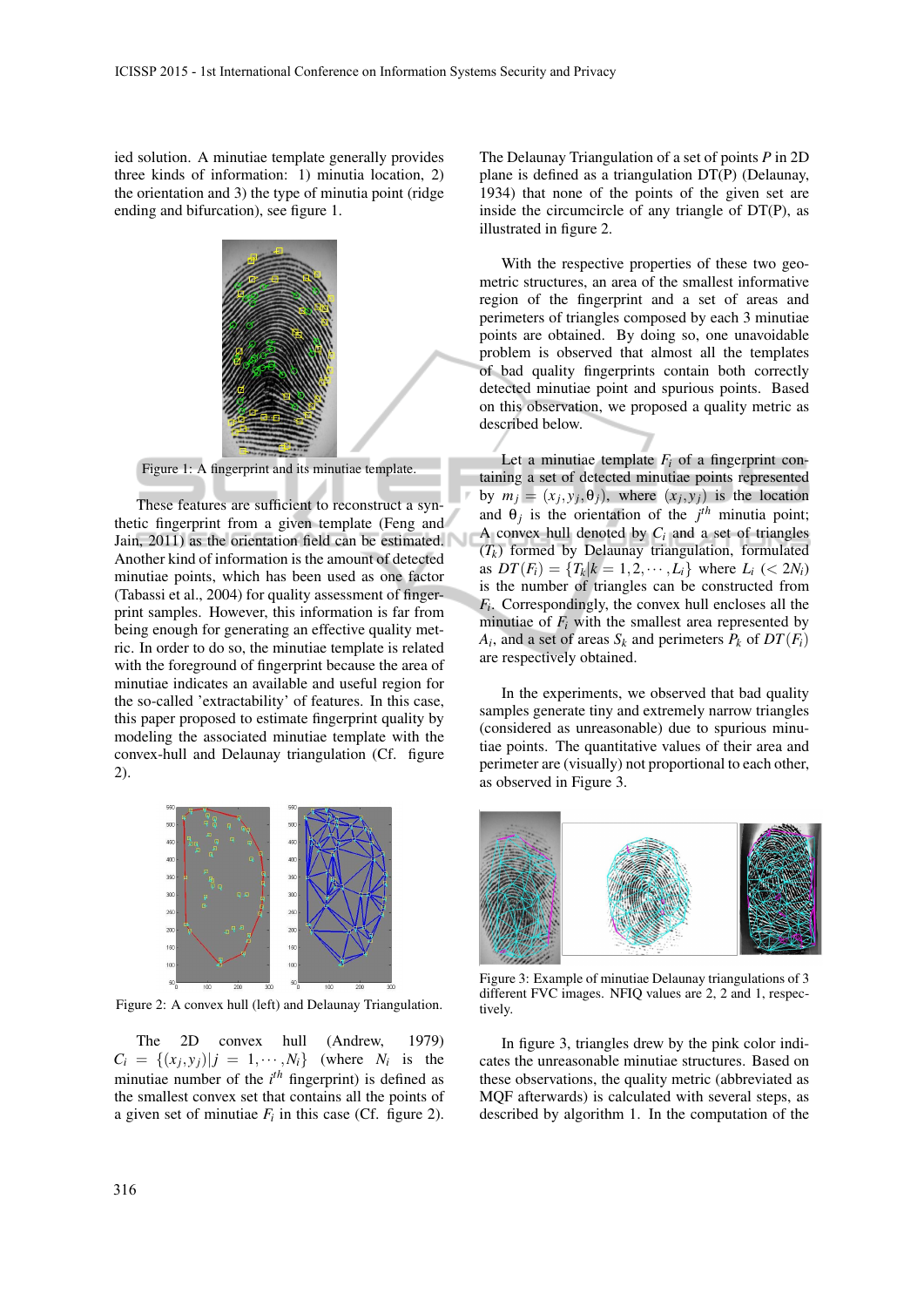proposed quality metric, three thresholds are set for triangle perimeter, triangle area and the ratio between the perimeter and area of the triangle, which are represented by  $Y_p$ ,  $Y_a$  and  $Y_r$ , respectively. The details for choosing the most appropriate parameters are discussed in section 3. The quality value  $q$  is dependent on the size of the minutiae region so that it is normalized into the range of [0, 100] on each database.

Algorithm 1: Computation of the quality score.

#### Input:

Minutiae Template *F<sup>i</sup>* .

#### Output:

Quality index, *q*;

- 1: Calculate the area of the convex hull  $C_i$ , denoted as  $A_i$ ;
- 2: Calculate perimeter and area for each triangle  $T_k$ , denoted as  $P_k$  and  $S_k$ ;

;

3:  $A_{Y_p} = area(Search(P_k < Y_p));$ 

- 4:  $A_{Y_a} = area(Search(S_k < Y_a));$
- 5:  $A_{Y_{pa}} = \text{area}(\text{Search}(P_k < Y_p \& S_k < Y_a));$

6: 
$$
A_{Y_r}^{\mu}
$$
 = area (Search  $(P_k/S_k) > Y_r$ );

7: 
$$
S_{area} = (A_i - A_{Y_p} - A_{Y_a} - A_{Y_r} - A_{Y_{pa}})
$$

8: return *q* = *Sarea*;

Obviously, this algorithm relates the minutiae template with the area of a region for matching operations as it has just been mentioned before. However, this factor is not sufficient so that we consider to remove a part of potentially useless area from the informative region due to the lack of image information. Delaunay triangulation gives a relatively ideal solution to this problem thanks to the spurious minutiae of bad quality images. For example, as it is depicted in figure 3, some unreasonable triangles formed by spurious minutiae on the border enable us to remove the corresponding area. Another case is the tiny triangle which is mostly happened to the area where the quality of ridge-valley pattern is relatively bad. The study also noted that some fingerprint images have several genuine minutiae clustering in a very small area. This case is not specially considered in the proposed algorithm just because of the limitation of the template. The area of each triangle is obtained by using Heron's formula (Aufmann et al., 2007).

## 3 EXPERIMENTAL RESULTS

In order to validate the MQF, we adopt several approaches to estimate the performance of the quality metric: 1) the Pearson correlation coefficients between the MQF and several others (from the state-of-

the-art) are calculated and 2) the MQF is evaluated by using an utility-based evaluation approach (Yao et al., 2014). The experiment is performed with a laptop driving by an Intel Celeron dual-core CPU of 1.73GHz. The experimental protocol is presented at first.

#### 3.1 Protocol et Database

In this study, several FVC databases with different resolutions (Maio et al., 2004) have been used for experiments: FVC2000DB2A, FVC2002DB2A, FVC2004DB1A, FVC2004DB2A and FVC2004DB3A. The first database is established by a low capacitive sensor and the last one relies on a thermal sweeping sensor, while others are established by several optical sensors, see table 1 for details.

| Table 1: Details of databases. |                    |            |                  |  |
|--------------------------------|--------------------|------------|------------------|--|
| DB                             | <b>Sensor</b> Type | Resolution | <b>Image Dim</b> |  |
| 00DB2A                         | Capacitive         | 500dpi     | $256 \times 364$ |  |
| 02DB2A                         | Optical            | 569dpi     | $296 \times 560$ |  |
| 04DB1A                         | Optical            | 500dpi     | $480\times 640$  |  |
| 04DB2A                         | Optical            | 500dpi     | $328\times364$   |  |
| 04DB3A                         | <b>Thermal</b>     | 512dpi     | $300\times480$   |  |

Each of these databases involves 100 fingerprints, and 8 samples for each fingerprint. In this case, the matching scores involved in the experiment have been calculated by using the NBIS tool (Watson et al., 2007), Bozorth3. The intra-class scores contain  $7 \times 100 = 700$  genuine scores, and the interclass scores consist of  $7 \times 99 \times 100 = 69300$  impostor scores for the whole database. Minutiae templates used in the experiment were also extracted by using the NBIS tool, MINDTCT. This software generates a quadruple representation of minutia point,  $m_i = \{x, y, o, q\}$ , where  $(x, y)$  is the location of minutia point, *o* indicates orientation and *q* is a quality score of minutia point. In the experiment, the location has been used only for calculating the proposed quality metric.

#### 3.2 Parameter Settings

Fernandez *et al.* (Alonso-Fernandez et al., 2007) and Olsen (Olsen et al., 2012) respectively calculated Pearson and Spearman correlation coefficients between different quality metrics to observe their behavior. Similarly, we investigate the behavior of the proposed quality metric through the Pearson correlation coefficients, by which the parameters are appropriately selected as well.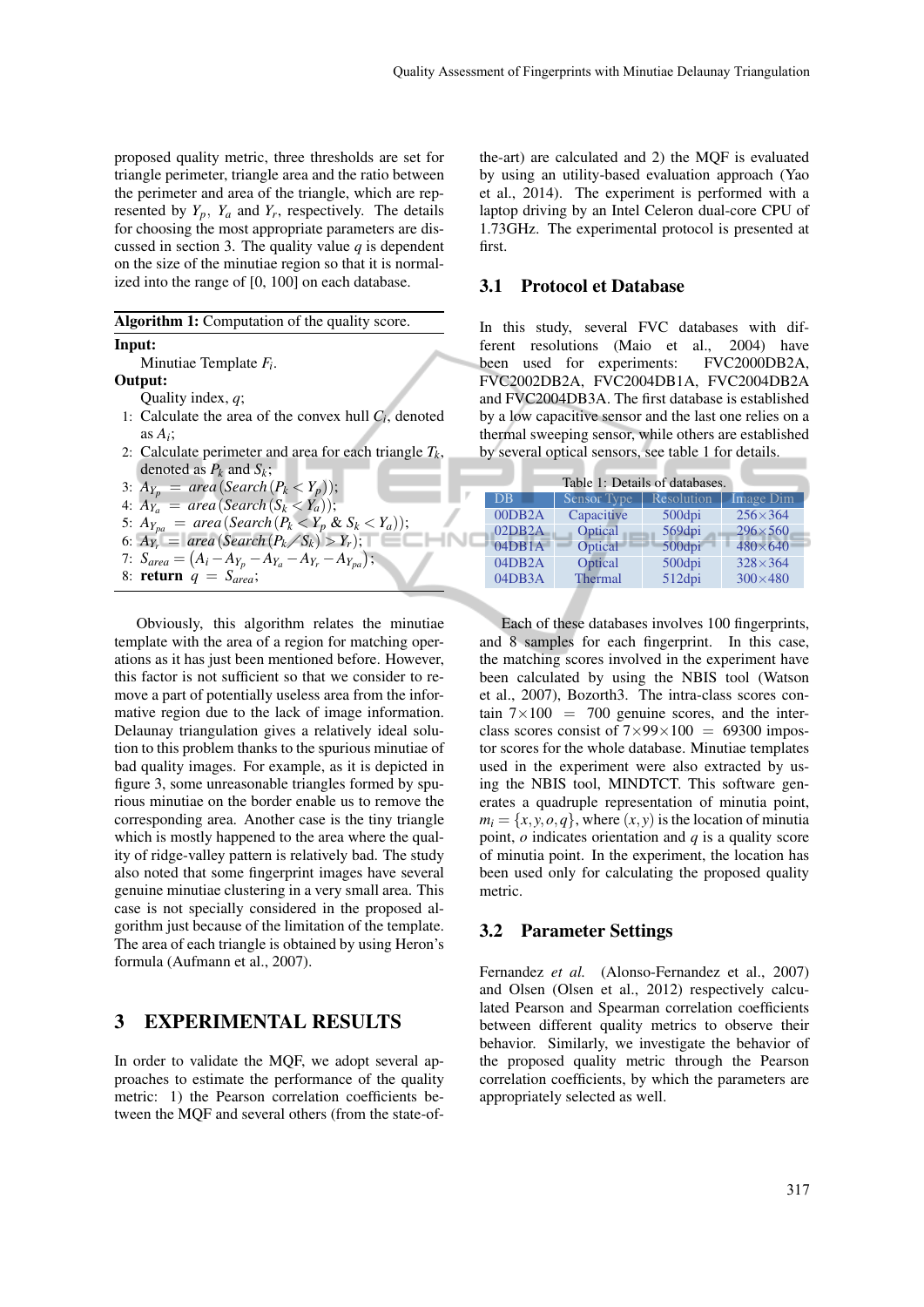The three thresholds  $(Y_p, Y_a$  and  $Y_r$ ) are all empirical values observed in the experiments and they are all dependent on the resolution of the image which is supposed to be over 500 dpi in this study. With the experiment, we noted that the smallest area of the triangles of each template is generally less than 70 (considering a histogram of 100 bins). This value is only a scalar without considering the unit of the measurement. In this case, we firstly preferred to choose a value of the area over 70. In addition, it is easy to observe that a threshold larger than 80 may loose the significance of this parameter. The variation of the correlation values (larger than 0.3) demonstrates this problem, see figure 4.



Figure 4: The variation of correlation between the proposed metric and OCL as the parameter changes.

Likewise, the smallest perimeter value of the triangles of each template is mostly within the interval [10, 80], and generally lies around 35 (according to the histogram). In this case, we further consider the relation between the area and the perimeter of those triangles that seemed abnormal. Without considering the unit of the two measurements (one is 1-D and another is 2-D), we observed that the value of the perimeter is generally smaller than the area. In this case, inspiring by the Heron's formula, we choose a threshold to represent the ratio between these two measurements. We observed that the triangle is extremely narrow if the ratio between a perimeter and an area is close to 1. Besides, similarly, it is also not necessary to consider larger values for the perimeter. We first choose a reference quality metric among all the others. The correlation of OCL doesn't vary so much on variant databases. Therefore, we simply choose the OCL in the experiment. Figure 4 provides only the graphical result of the variation of correlation value between OCL and the quality metric obtained with a series values of two parameters. In the experiments, the thresholds of the area and perimeter vary in the range of [40, 100] and [30, 80] with an interval of 1, respectively.

According to figure 4, we also observed that the variation of  $Y_p$  leads to more impacts on the correlation coefficient than  $Y_a$  when other parameters had been set approximately. In order to achieve a generality of the proposed quality metric, the values of  $Y_p$ ,  $Y_a$ and  $Y_r$  in this study are 75, 70 and 0.8, respectively. At last, the behavior of these parameters were estimated by using performance validation approach, and the variation of the performance measurement (EER) obtained in a small interval of each of them tends to be stagnant. With this empirical analysis, the parameters are set as what had just been mentioned.

# 3.3 Feature Analysis

To validate the MQF, we calculate the correlation coefficients between several quality metrics we have studied including the MQF. In addition to the two orientation-based indexes, OCL and the orientation flow (OF) (Lim et al., 2002), we also employ a wavelet domain feature carried out via the Pet Hat's continuous wavelet (PHCWT) (Nanni and Lumini, 2007). In the literature, it is said that the Pet Hat wavelet is sensitive to the sharp variations of features such as fingerprint ridges. Nevertheless, we also use a pixel-based quality metric which is the standard deviation (STD) of fingerprint local block indicating pixel information of the image (Lee et al., 2005). The NFIQ is also involved in this section. Table 2 presents the correlation results of the trial quality metrics.

Table 2: Inter-class Pearson correlation coefficients. FVC2002DB2A

| OCL.     | OΕ    | <b>PHCWT</b> | <b>STD</b> | <b>MOF</b> | <b>NFIO</b> |
|----------|-------|--------------|------------|------------|-------------|
|          | 0.013 | 0.932        | 0.892      | 0.781      | $-0.503$    |
| 0.013    |       | 0.092        | 0.122      | 0.070      | 0.061       |
| 0.932    | 0.092 |              | 0.954      | 0.788      | $-0.474$    |
| 0.892    | 0.122 | 0.954        |            | 0.678      | $-0.374$    |
| 0.781    | 0.070 | 0.788        | 0.678      |            | $-0.422$    |
| $-0.503$ | 0.061 | $-0.474$     | $-0.374$   | $-0.422$   |             |

Table 2 provides only an inter-class correlation result of the employed quality metrics obtained from FVC2002DB2A. According to the coefficient values indicated with the highlighted cells, one can observe that MQF demonstrates the correlated behavior with the others except the OF. The correlation coefficients between the proposed metric and others calculated from the remaining databases are given in table 3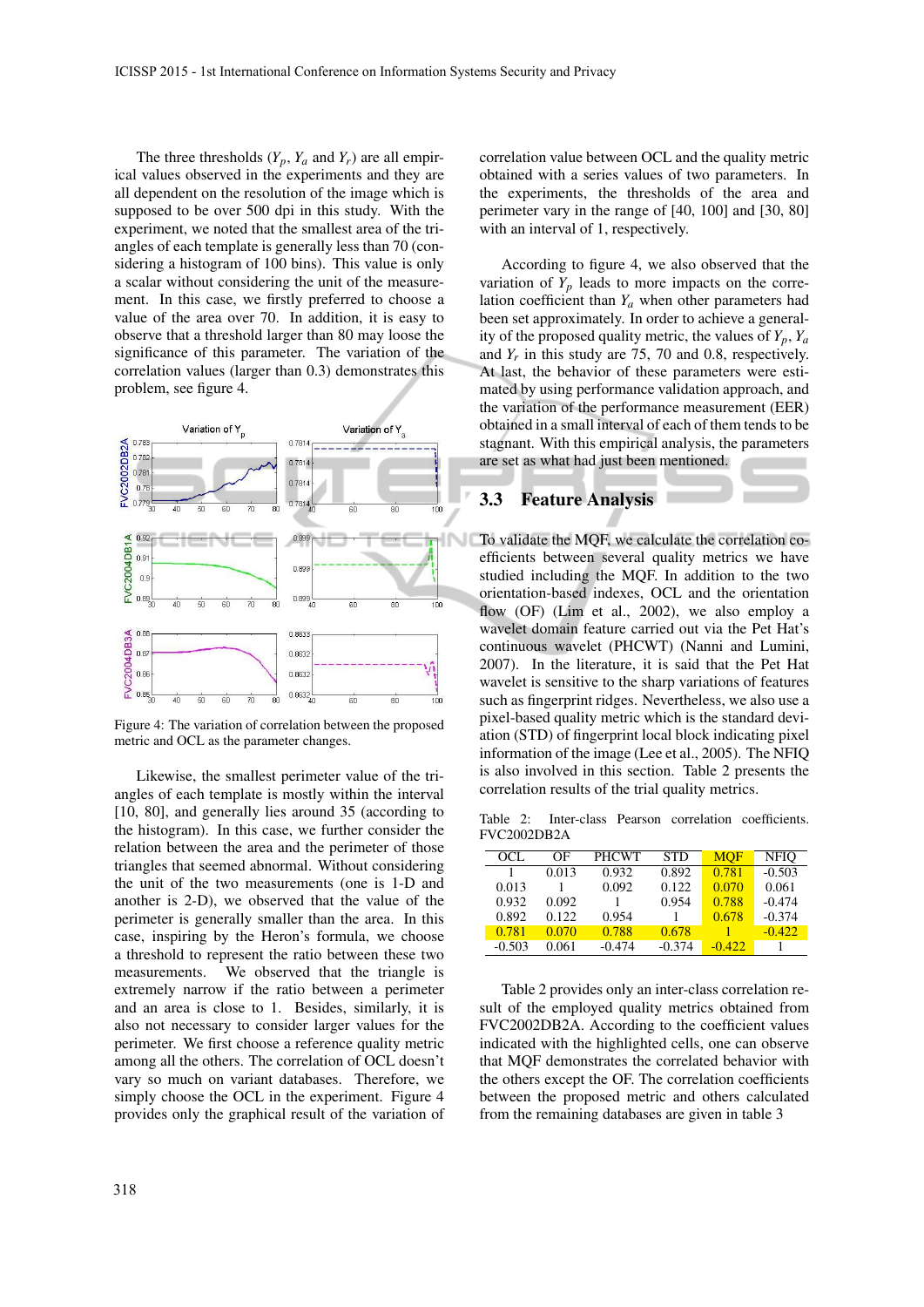|         | Table 3: Pearson correlation coefficients between MOF and |  |  |
|---------|-----------------------------------------------------------|--|--|
| others. |                                                           |  |  |

| MOF of | OCL.     | ΩF       | <b>PHCWT</b> | <b>STD</b> | <b>NFIO</b> |
|--------|----------|----------|--------------|------------|-------------|
| 00DB2  | 0.409    | $-0.131$ | 0.291        | 0.301      | $-0.081$    |
| 04DB1  | 0.899    | 0.253    | 0.905        | 0.817      | $-0.201$    |
| 04DB2  | $-0.050$ | $-0.489$ | 0.722        | 0.650      | $-0.378$    |
| 04DB3  | 0.863    | 0.021    | 0.818        | 0.811      | $-0.363$    |

According to the results, in addition to FVC2000DB2A, one can note that MQF shows a relatively stable correlation with other metrics, *i.e.* it exhibits an usability to variant databases. The correlation value between the proposed metric and OCL for FVC2004DB2A shows an odd value because a lot of over-inked samples are contained in this database. This problem results in some difficulties for calculating the OCL and leads to a lot of singular values. Note that the proposed metric uses only the set of minutiae location, and the fingerprint image is considered as unavailable.

INC

### 3.4 Evaluation

According to the literature (Grother and Tabassi, 2007), the quality measure of a biometric sample is generally employed within 3 different cases: 1) including enrollment phase, 2) verification task and 3) identification. Enrollment is known as a supervised task for getting relatively good quality samples. The purpose for doing so is to guarantee the performance or reduce the recognition error as much as possible, *i.e.* the typical quality control operation. However, if the purpose is to validate a quality metric without considering the testing type (*i.e.* algorithm testing, scenario testing and so on.), the variation of the quality of enrollment sample would generate distinctive impacts on matching performance and the result is repeatable in the experiments. In this case, to estimate the validity of the MQF, an enrollment phase evaluation approach is applied to the quality metric (Yao et al., 2014).

We computed the EER values of all the trial databases by choosing the best quality samples as the enrollments (in terms of quality value generated by MQF and NFIQ). A valid quality metric for choosing the enrollment samples should reduce error rates. Two graphs with the logarithmic curves and the EER values of two different cases are given in figure 5 to illustrate the enrollment selection strategy.

In figure 5, the EER values of the two datasets based on NFIQ are 13.2% (02DB2A) and 12.4% (04DB2A), while the values corresponding to MQF are: 10.5% (02DB2A), and 13.6% (04DB2A), respectively.



Figure 5: The DET curves and global level EER values obtained by using the evaluation approach. 5a is FVC2002DB2A; 5b is FVC2004DB2A.

Table 4: The average EER values based-on enrollment selection.

| DB.<br>OM | 00DB2A   | 04DB1A    | 04DB3A   |
|-----------|----------|-----------|----------|
| MOF       | $5.05\%$ | 15.03%    | $6.96\%$ |
| NFIO      | 4.98%    | $15.33\%$ | 7.48%    |

According to this result, the performance of MQF is validated with the property that a good quality index reduces the matching error. However, a further validation needs to be acquired for making a conclusion that the global EER value is a statistically objective measurement of the performance. To do so, we calculate a confidence interval (CI) (Giot et al., 2013) at 95% level for the global EER values based on different quality metrics. In biometrics, the CI of two different measurements are able to indicate the statistical difference between them if their confidence intervals do not overlap each other. The CI values of the EER for each quality metric is calculated via a set of randomly selected intra-class and inter-class score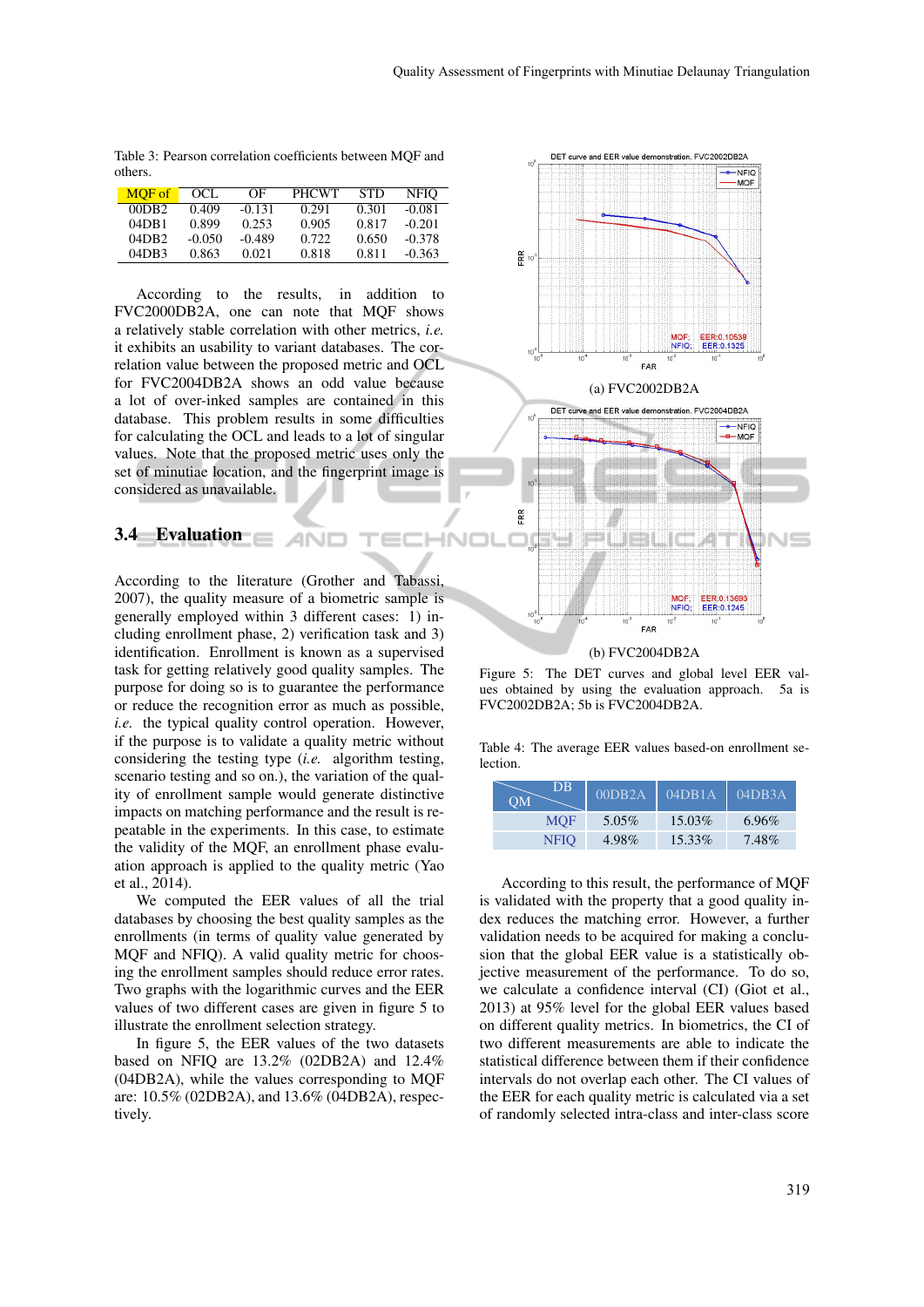samples after enrollment selection. The size of each kind of randomly selected matching scores is 500, and hence the 95% CI is obtained with 1000 samples of the EER values, *i.e.* this random selection has been performed for 1000 iterations to calculate EER samples. Table 4 provides the average EER values of the other 3 databases.

Table 5: The 95% confidence interval of the EERs.

| OM<br><b>DB</b> | <b>MQF</b>      | <b>NFIQ</b>     |
|-----------------|-----------------|-----------------|
| 00DB2A (CI)     | [0.0498 0.0510] | [0.0492 0.0502] |
| 02DB2A (CI)     | [0.1101 0.1118] | [0.1323 0.1337] |
| $04DB1A$ (CI)   | [0.1493 0.1509] | [0.1531 0.1548] |
| 04DB2A (CI)     | [0.1509 0.1535] | [0.1318 0.1340] |
| $04DB3A$ (CI)   | [0.0683 0.0694] | [0.0742 0.0754] |

In table 5, the CI of the EER values based on the two quality metrics statistically illustrates the validity of the proposed quality metric. The overlap happened to FVC2000DB2A, for the EER values obtained from this database is nearly the same. Moreover, we simply choose several images to illustrate the differences between the two quality metrics and their drawbacks. For instance, the MQF values of the samples given in figure 6 are (2.94, 38.61, 38.46, 64.11, 61.2), and their NFIQ values are all level 2. According to sample (a), one can find that it contains only a partial of the fingerprint image which is not suitable for matching. In addition, the samples with MQF values under 40 are not as good as a level 2 sample in this example. The samples (b) and (c) would result in spurious minutiae. On the other hand, an obvious shortage of MQF is the area measurement which would generate outliers in many cases, such as the samples illustrated by figure  $6$  (d) and (e).



Figure 6: Illustration of the different between MQF and NFIQ.

The experiments are implemented via Matlab 7.12. The computation takes approximately 0.423 seconds per sample according to a calculation of 1600 samples when the input is image, and 0.122 seconds for template inputs.

### 4 CONCLUSION

This study mainly focuses on estimating fingerprint quality simply with a minutiae template. By investigating the relation between image-based quality criteria and the structure of minutiae template, we calculate the area of minutiae region via a convex hull and the Delaunay triangulation. The uniqueness of Delaunay triangulation provides a possibility that some unreasonable minutiae could be further eliminated from template, and the particular rules for calculating convex hull enables estimating a relatively minimum area of the detected minutiae. Accordingly, we define a simple yet efficient quality metric for fingerprint and minutiae template. In another aspect, the quality metric could be affected by some bad samples with large minutiae region. The lack of image information makes this problem inevitable. Correspondingly, we analyzed the proposed quality metric via Pearson correlation coefficients and evaluated its performance with an enrollment phase approach. Therefore, it is reasonable to conclude that the proposed quality metric is an effective measurement for assessing the quality of a various of fingerprint samples when their associated templates are available only.

As fingerprint quality metric is generally defined with multiple features, this quality metric therefore could be a candidate for those composite metrics. The future work of this study tends to concentrate on combining this quality metric with some others extracted from minutiae template to obtain better performance.

### REFERENCES

- Alonso-Fernandez, F., Fierrez, J., Ortega-Garcia, J., Gonzalez-Rodriguez, J., Fronthaler, H., Kollreider, K., and Bigun, J. (2007). A comparative study of fingerprint image-quality estimation methods. *Information Forensics and Security, IEEE Transactions on*, 2(4):734–743.
- Andrew, A. M. (1979). Another efficient algorithm for convex hulls in two dimensions. *Information Processing Letters*, 9(5):216–219.
- Aufmann, R., Barker, V., and Nation, R. (2007). *College Trigonometry*. Cengage Learning.
- Bolle, R. M., Pankanti, S. U., and Yao, Y.-S. (1999). System and method for determining the quality of fingerprint images. US Patent 5,963,656.
- Chen, T., Jiang, X., and Yau, W. (2004). Fingerprint image quality analysis. In *Image Processing, 2004. ICIP '04. 2004 International Conference on*, volume 2, pages 1253–1256 Vol.2.
- Delaunay, B. (1934). Sur la sphere vide. *Izv. Akad. Nauk SSSR, Otdelenie Matematicheskii i Estestvennyka Nauk*, 7(793-800):1–2.